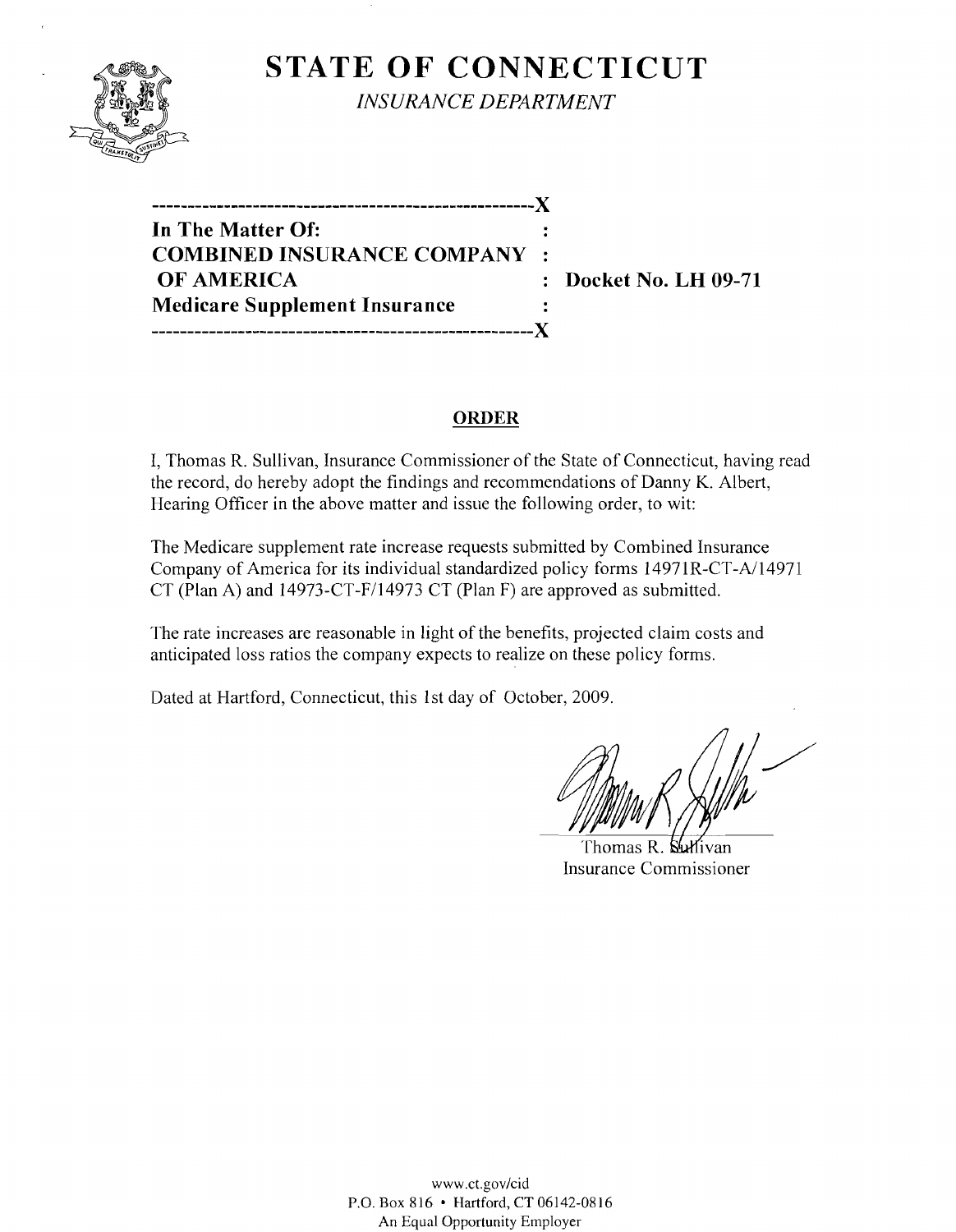

**STATE OF CONNECTICUT** *INSURANCE DEPARTMENT* 

**-----------------------------------------------------)( In The Matter Of: COMBINED INSURANCE COMPANY OF AMERICA** : Docket No. LH 09-71 **Medicare Supplement Insurance**   $\mathbb{R}^2$ **-----------------------------------------------------)(** 

## **PROPOSED FINAL DECISION**

# 1. **INTRODUCTION**

The Insurance Commissioner of the State of Connecticut is empowered to review rates charged for individual and group Medicare supplement policies sold to any resident of this State who is eligible for Medicare. The source for this regulatory authority is contained in Chapter 700c and Section 38a-495a of the Connecticut General Statutes.

After due notice a hearing was held at the Insurance Department in Hartford on September 17,2009 to consider whether or not the rate increase requests by Combined Insurance Company of America on its individual standardized Medicare supplement business should be approved.

No members from the general public attended the hearing.

No representatives from Combined Insurance Company of America attended the hearing.

The hearing was conducted in accordance with the requirements of Section 38a-474, Connecticut General Statutes, the Uniform Administrative Procedures Act, Chapter 54 of the Connecticut General Statutes, and the Insurance Department Rules of Practice, Section 38a-8-1 et seq. of the Regulations of Connecticut State Agencies.

A Medicare supplement (or Medigap) policy is a private health insurance policy sold on an individual or group basis which provides benefits that are additional to the benefits provided by Medicare. For many years Medicare supplement policies have been highly regulated under both state and federal law to protect the interests of persons eligible for Medicare who depend on these policies to provide additional coverage for the costs of health care.

Effective December 1, 2005, Connecticut amended its program of standardized Medicare supplement policies in accordance with Section 38a-495a of the Connecticut General Statutes, and Sections 38a-495a-1 through 38a-495a-21 of the Regulations of Connecticut Agencies. This program, which conforms to federal requirements, provides that all insurers offering Medicare supplement policies for sale in the state must offer the basic "core" package of benefits known as Plan A. Insurers may also offer any one or more of eleven other plans (Plans B through L).

> www.CLgov/cid P.O. Box 816 • Hartford, CT 06142-0816 An Equal Opportunity Employer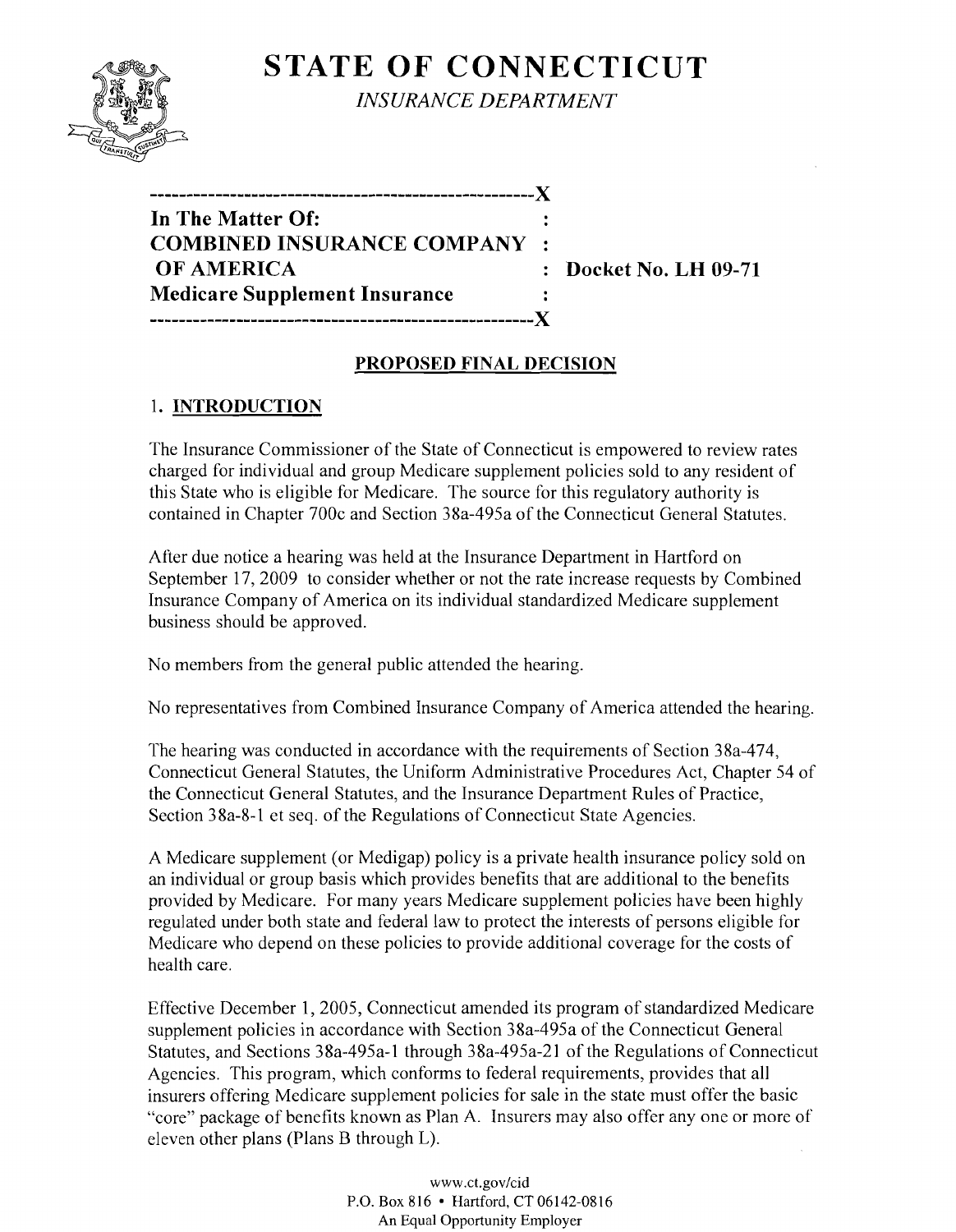Effective January 1,2006, in accordance with Section 38a-495c of the Connecticut General Statutes (as amended by Public Act 05-20) premiums for all Medicare supplement policies in the state must use community rating. Rates for Plans A through L must be computed without regard to age, gender, previous claims history or the medical condition of any person covered by a Medicare supplement policy or certificate.

The statute provides that coverage under Plan A through L may not be denied on the basis of age, gender, previous claims history or the medical condition of any covered person. Insurers may exclude benefits for losses incurred within six months from the effective date of coverage based on a pre-existing condition.

Effective October 1, 1998, carriers that offer Plan B or Plan C must make these plans as well as Plan A, available to all persons eligible for Medicare by reason of disability.

Insurers must also make the necessary arrangements to receive notice of all claims paid by Medicare for their insureds so that supplemental benefits can be computed and paid without requiring insureds to file claim forms for such benefits. This process of direct notice and automatic claims payment is commonly referred to as "piggybacking" or "crossover".

Sections 38a-495 and 38a-522 of the Connecticut General Statutes, and Section 38a-495a-1O of the Regulations of Connecticut Agencies, state that individual and group Medicare supplement policies must have anticipated loss ratios of 65% and 75%, respectively. Under Sections 38a-495-7 and 38a-495a-1O of the Regulations of Connecticut Agencies, filings for rate increases must demonstrate that actual and expected losses in relation to premiums meet these standards, and anticipated loss ratios for the entire future period for which the requested premiums are calculated to provide coverage must be expected to equal or exceed the appropriate loss ratio standard.

Section 38a-473 of the Connecticut General Statutes provides that no insurer may incorporate in its rates for Medicare supplement policies factors for expenses that exceed 150% of the average expense ratio for that insurer's entire written premium for all lines of health insurance for the previous calendar year.

### II. **FINDING OF FACT**

After reviewing the exhibits entered into the record of this proceeding, and utilizing the experience, technical competence and specialized knowledge of the Insurance Department, the undersigned makes the following findings of fact:

1. Combined Insurance Company of America has requested the following rate increases on its individual standardized policy forms 14971 and 14973:

| Plan         | Increase |
|--------------|----------|
| $\mathsf{A}$ | $8.0\%$  |
| F            | 15.0%    |

2. In-force policies as of *6/30/2009:* 

| Plan | Connecticut | Nationwide |
|------|-------------|------------|
|      | 29          | -327       |
|      | 89          | 9,208      |